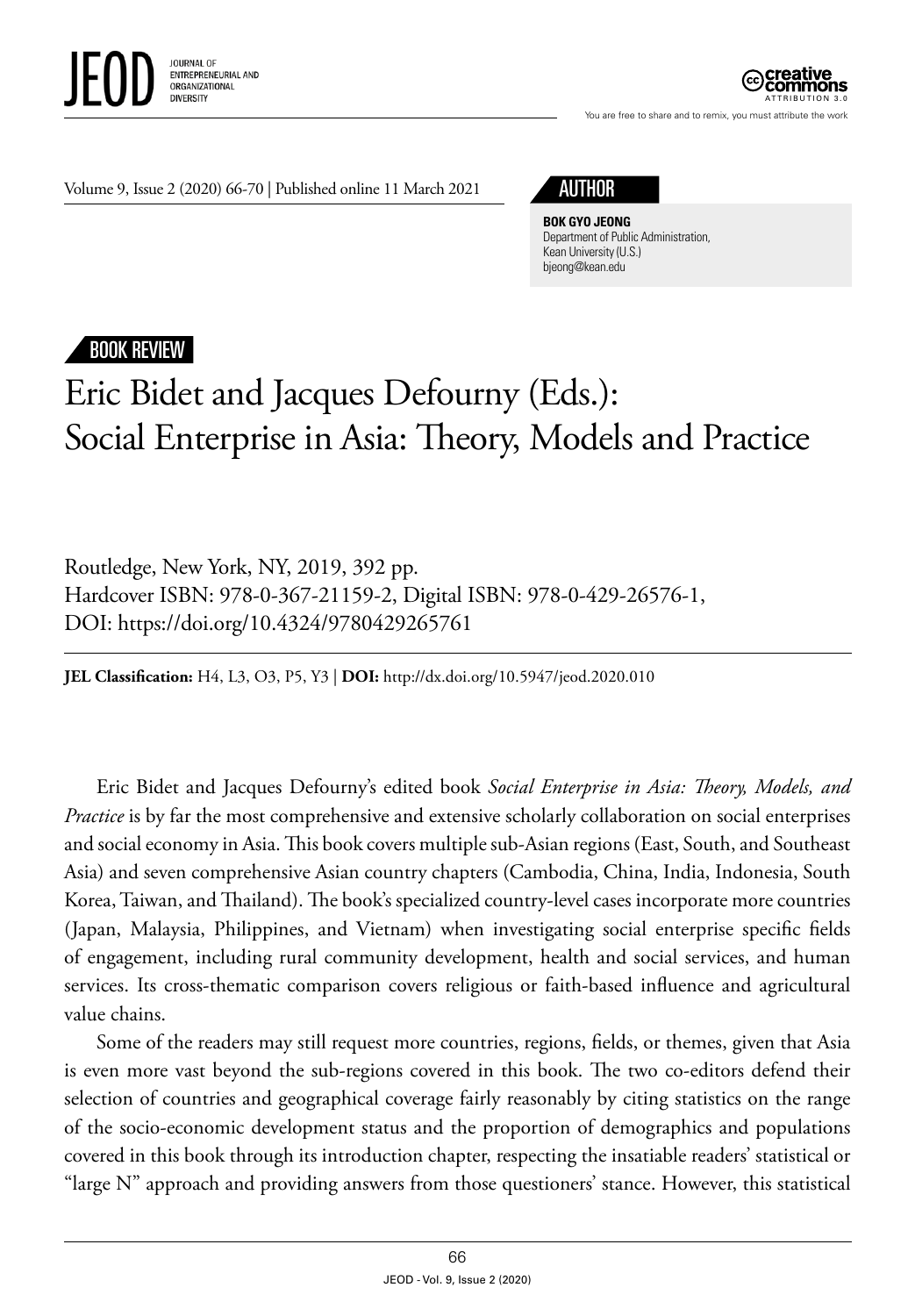defense does not entirely reveal the true contribution and value of this book and its project. The distinctive value and admirable achievement of this book may lie in its organic approach, which brought together 25 dedicated scholars and practitioners with shared goals of exploring but preserving the holistic models of social enterprises and social economy in Asia.

To understand what I meant by the holistic nature of this book, it is a pre-requisite to know about its mother-project, the International Comparative Social Enterprise Models (ICSEM) Project<sup>1</sup>. Indeed, this book stems from the ICSEM Project, which brought together 230 researchers from 55 countries across the globe over a five-year period of preparation, data collection, analyses, writing, and discussion. The project built a dataset of 721 social enterprise cases across 43 countries, and produced a series of volumes focusing on four main regions: Asia, Latin America, Western Europe and Eastern Europe. Despite the project's large scale and massive contributions from all around the world, it is considered that the ICSEM Project has not received sufficient contributions from some regions including North America, Africa, and some sub-regions of Asia. The reasons for this incomplete geographical coverage may vary; nevertheless, the regions that have so far been less investigated may be a focus of future research. A most interesting characteristic of the ICSEM project is stimulating scholarly exchanges—and even some constructive tension at times—between the U.S. scholarly-led established discourse in the non-profit or civil society research and the European-community-led third-sector framework in social and solidarity economy (Young, 1983; Borzaga and Defourny, 2001; Evers and Laville, 2004; Salamon and Sokolowski, 2004; Nyssens, 2006; Kerlin, 2013; Laville, 2017). From this standpoint, the exploration of the Asian model becomes more interesting, raising the following questions: Does it exist? How is it different from European or Anglo-Saxon models? Does it serve as a balancing pendulum between European and Anglo-Saxon models? What are the variations within Asia itself? This book will play a key role in providing some clue about these fundamental scholarly questions.

The ICSEM Project allows its local partners full ownership, autonomy, and liberty regarding the way authors select the cases, typify social enterprises in their respective countries, and describe them. As noted in the preface of this book, this large-scale scholarly collaboration enabled to scan the "diversity of social enterprise models and their ecosystems" (p. viii). It is noteworthy that the ICSEM Project aimed to preserve the distinct models of social enterprise and economy from respective partnering scholars' countries, regions, and continents. This priority might have offered the ICSEM Project the advantage of its devoted narrative closest to the particular contexts in various countries and regions across the globe. However, it was also inevitable that trade-off exists in terms of the epistemological or methodological selection. The ICSEM's approach may not be fully supported by positivism and its mechanical randomization formula in assuring the representativeness of the population. However, it is a matter of trade-off. The ICSEM's approach has its own merits and should get full credit for valuing the expertise and assessment of participating scholars/practitioners

<sup>1</sup> For more information, see: https://www.iap-socent.be/icsem-project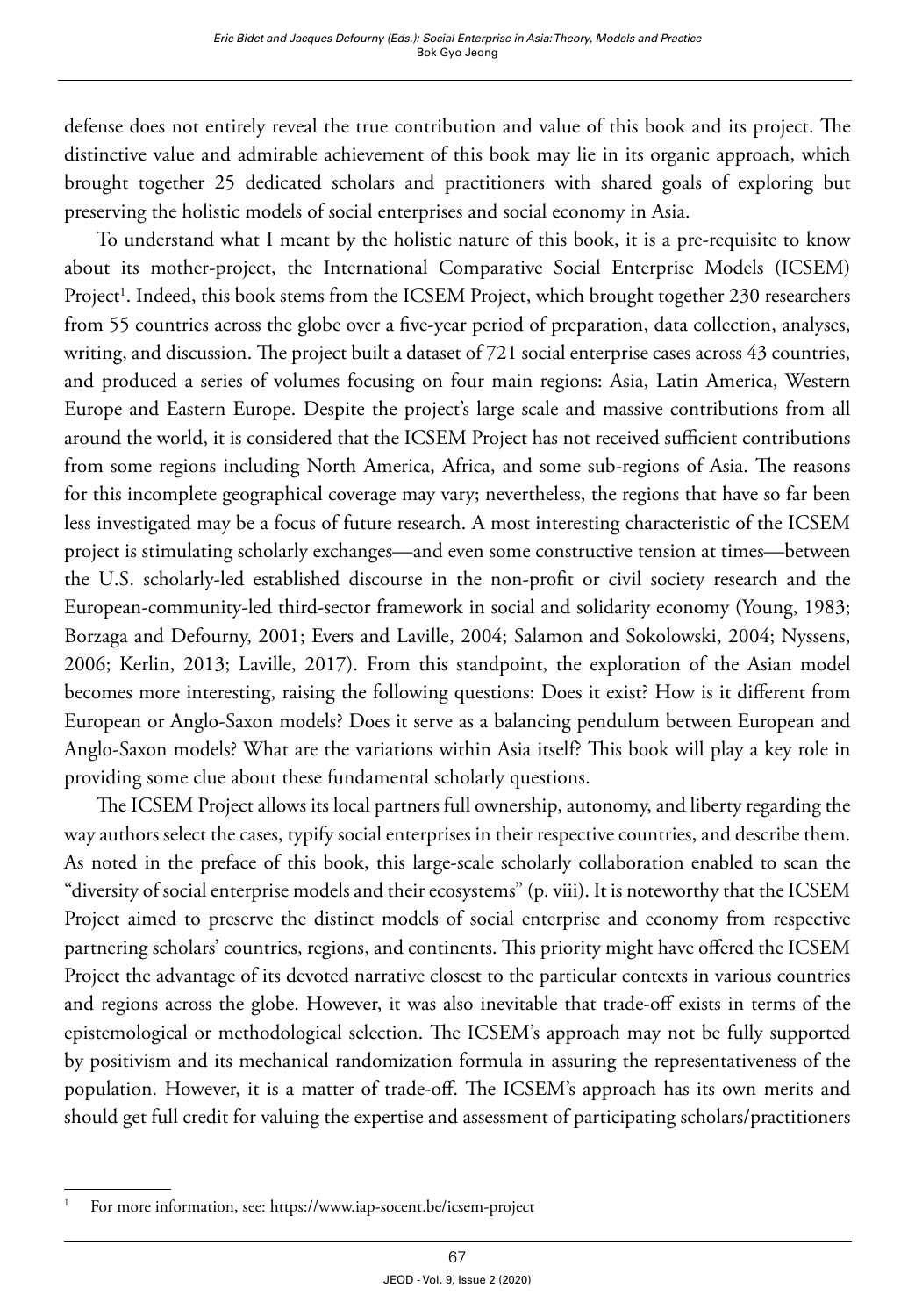in terms of identifying unique cases or models in the respective countries. It can be evaluated that this approach prioritized the value of uncovering unique models in the respective countries and societies. This approach also contains a long-term benefit of allowing organic growth in unique cases from unexplored countries and fields. It makes sense to leave room for continued future growth in this scholarly discovery, given the nature of the social economy field itself, heavily relying on societal context and historical trajectory.

The introduction chapter well demonstrates the long-grown expertise of the two editors, Bidet and Defourny, from their personal, professional, and scholarly experience and contribution. The introduction chapter well delineates the historical trajectory of where the EMES International Research Network and the ICSEM Project fit in, in terms of the formation and growth of the field. While following the footsteps of the academic events and growing literature provided by the two editors, readers can quickly grasp the historical meaning of the project and the value of this book. This book will serve as another noteworthy milestone in the lineage of the literature that covered the third sector, civil society, and social economy studies from a comparative perspective.

The national overviews of social enterprises cover Cambodia, China, India, Indonesia, South Korea, Taiwan, and Thailand. The editors explicitly mention that "no priori definition" (p. 11) was proposed to local researchers regarding the social enterprise. This national overview part offers a detailed background of the history and ecosystem surrounding the selected countries. These national overviews exhibit variations in the social enterprise typology and levels of institutionalization (formal and informal), while stunningly revealing the common nature of the societal function and expected roles from the community.

The second part of this book addresses specific fields associated with the social economy of Asian countries. Rural community development is covered through the cases of Japan, Indonesia, and Taiwan. Social service provision roles are featured through the cases of Japan and South Korea. The fields of poverty alleviation and social inclusion are highlighted through the cases of the Philippines and China. The pair of the Philippines and China in the theme of social inclusion provides a very intriguing but effective showcase of how social enterprises can play a shared role under the contrasted societal system—one is more participative and the other is more centralized.

The third part of this book conducts thematic comparisons across multiple countries. The selected themes are three folds: (i) the diverse religious tradition (Buddhism in Cambodia, Islam in Malaysia, and Christianity in South Korea) and its influence on social enterprise and economy; (ii) agricultural value chains and social economy in southeastern Asian countries (the Philippines, Indonesia, Thailand, and Vietnam); and (iii) locating and characterizing Asian models through statistical analysis in comparison with the worldwide social enterprise dataset built by the ICSEM Project.

The comparison of Asian models with the statistical analytical result of the ICSEM Project's global dataset seems to be the culmination of this book. This statistical synthesis, utilizing a hierarchical cluster analysis to identify major social enterprise categories, makes it possible for the ICSEM team and its local partners to cross-check between what they individually identified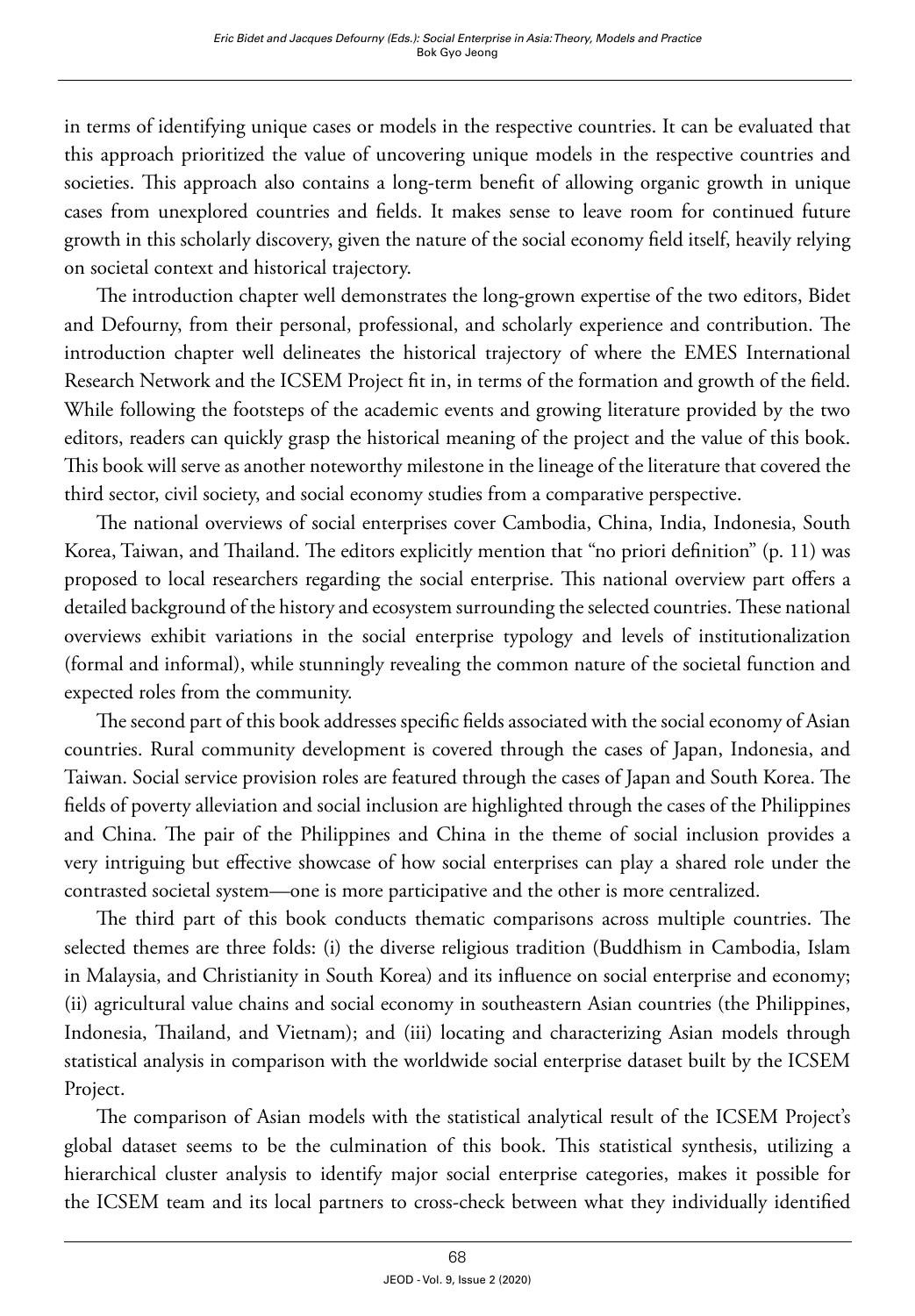based on their local contexts and what the computer programs mathematically calculated through statistical distance. The data and analysis are based on five core dimensions of social enterprises: (i) general identity; (ii) social mission; (iii) workforce composition; (iv) financial structure; and (v) governance structure and rules. Although the sophisticated statistical level analysis for Asian models was somewhat constrained by the low number in the Asian dataset, this regional scale comparison vis-à-vis the global counterpart provides priceless insights to readers from a comparative perspective, which is an unrivaled contribution ever made to the scholarly community in the social enterprise and economy studies.

The conclusion chapter highlights the findings through this book's Asian country cases and their comparisons. The editors summarized: (i) legal framework development and institutionalization at varied levels; (ii) social inclusion and care provision as key priorities; (iii) meso-level factors (including partnerships and resource-mix) as critical factors; (iv) various practices and influence of religion on social enterprises (pp. 357-364). This conclusion chapter excellently captures the main characteristics of Asian social enterprises with their varieties and commonalities. While these summaries distinctively portray the key aspects of Asian social enterprises, the exploration tasks seem to remain in progress and open for future contributions. One thing the co-editors insinuate, through their quotes at the end of the book, is their confidence in the fundamental mission of social enterprises. The editors wrap up the book stating, "new ways of sharing the responsibility for the common good in today's economies and societies" (p. 364; recited from Defourny and Nyssens, 2017). This delivers the editors' optimistic view of the expected roles despite facing challenges surrounding social enterprises and the social economy.

To summarize, this book is a must-read book to understand the Asian social enterprise models on the multiple-levels—macro, meso, and micro—from a global and regional comparative point of view. This book not only provides a broader description of social enterprise typology, but also detailed cases and narrations from the respective countries in Asia. With the editors' experience, expertise, insights, and all contributors' integrated efforts, this book competently locates itself with a significant and substantial contribution at the intersection of multiple disciplines of the third sector, non-profit management, civil society, and social and solidarity economy studies.

## **References**

- Borzaga, C. & Defourny, J. (2001). *The emergence of social enterprise* (Vol. 4). London: Routledge. DOI: [https://doi.](https://doi.org/10.4324/9780203164679) [org/10.4324/9780203164679](https://doi.org/10.4324/9780203164679)
- Defourny, J. & Nyssens, M. (2017). Fundamentals for an international typology of social enterprise models, *Voluntas*, 24(3): 2469–2497. DOI: <https://doi.org/10.1007/s11266-017-9884-7>
- Evers, A. & Laville, J.-L. (2004). *The third sector in Europe.* Cheltenham: Edward Elgar Publishing. DOI: [https://doi.](https://doi.org/10.4337/9781843769774) [org/10.4337/9781843769774](https://doi.org/10.4337/9781843769774)
- Kerlin, J. A. (2013). Defining social enterprise across different contexts: A conceptual framework based on institutional factors, *Nonprofit and Voluntary Sector Quarterly*, 42(1): 84-108. DOI: <https://doi.org/10.1177/0899764011433040>